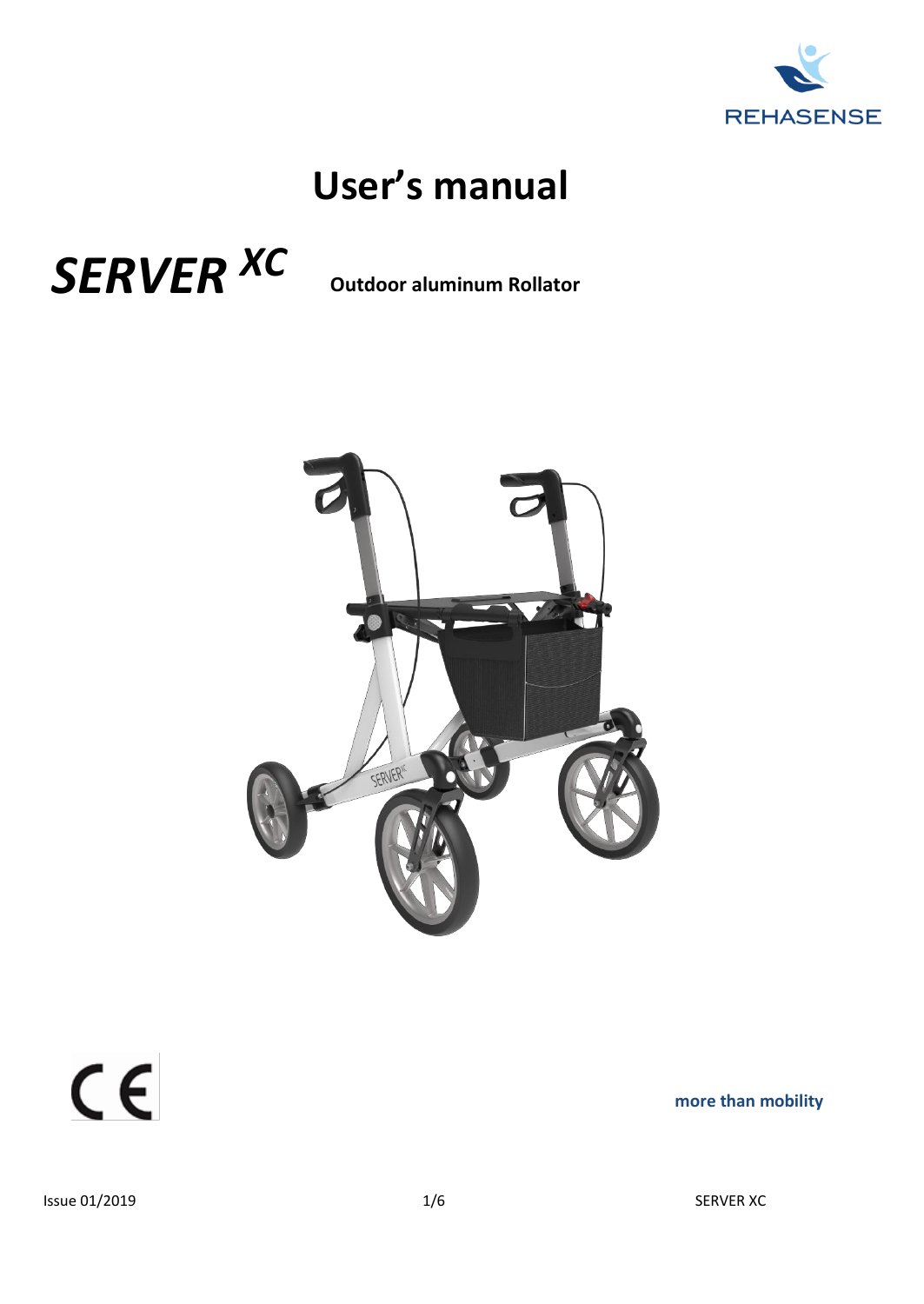## **1. General Information**

#### Dear Customer,

This user manual contains a description of the medical device and important guidelines to ensure correct and safe use of the product. It is important to read this manual carefully prior to use. It is especially important to read the safety requirements and follow these.

**REHASENSE** continuously develops its products and reserves the right to change the specifications and functions of products without notice.

If you have any queries please contact your dealer or **Rehasense** directly. Contact information is located on the last page of this manual.

#### **2. Intended usage, Indications & Contra indications**

Intended usage: The rollator has been designed as a tool to assist walking for people who have mobility problems, for example with standing, walking or sitting independently. Thanks to rollator these people can stand, walk and rest easily and they can fulfil most of their daily tasks and routines without assistance from others. Any other usage is prohibited.

Indications: The device is specifically designed for individuals who, due to a wide variety of possible health problems, require additional stable support during walking.

Contraindications: The device must not be used by users who have serious problems with body balance or who's muscle strength is too low to be able to stand and walk, even with the extra support of a rollator. The need and possibility of usage of a rollator by the user should always be assessed and indicated by a doctor or physiotherapist.

### **3. Delivery & general product description**

The rollators are supplied in boxes and come folded, for easier transportation.

The contents are:

- ✓1 complete, folded rollator incl. seat and basket
- ✓1 set of crutch holder
- ✓1 user's manual

The **Server XC** is a four wheel, light weight rollator with a cross foldable frame. The product is made of aluminium, so it is light and easy to store or transport. The rollator offers great manoeuvrability, stability and its push handles are height adjustable for a good user fit. The product consists of a powder coated foldable structure frame made of aluminum round tubing and a foldable cross. It is also equipped with a fabric seat and a shopping bag which allows the user to rest and to carry small items.

#### **4. Security requirements**

Make sure that this users' manual is read by all people who use the device. The manufacturer does not take any responsibility for damages and/or injuries caused by the fact that the user's manual has not been followed.



#### **Limitations for usage**

- The device must not be loaded with more than <sup>200</sup> kg.
- The device's bag has <sup>a</sup> load limitation of 5 kg.
- The device is devised to be used indoor and/or outdoor on flat surfaces.
- The device is not intended to be self-propelled while seated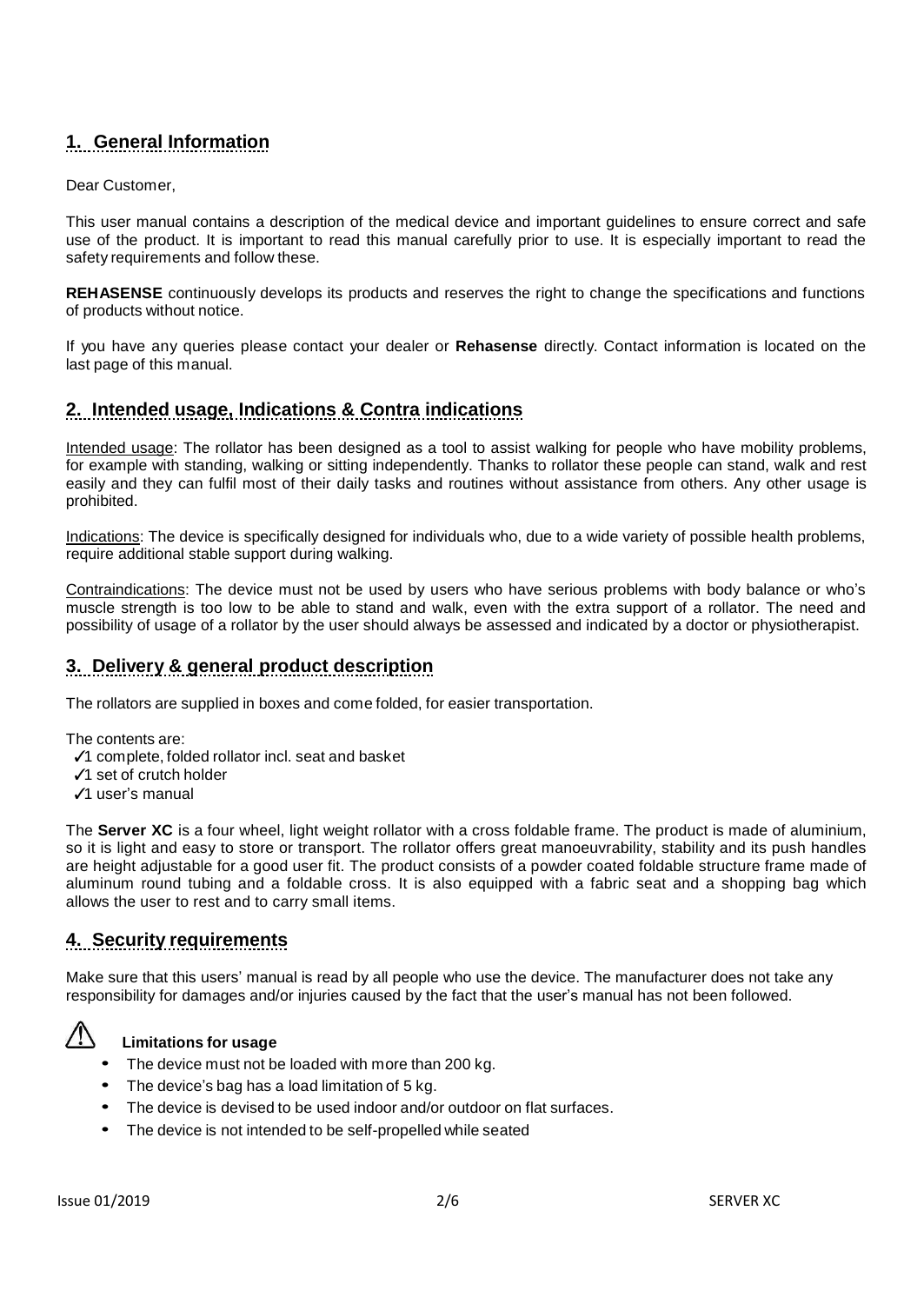• The brakes MUST be in the locked position BEFORE using the seat.

## $\sqrt{N}$

#### **Avoiding accidents**

- Use the device only for the purpose it is intended for.
- Use the device only in good technical condition.
- Avoid making constructive changes to the device, unless you have the manufacturer's written acceptance for such modifications.
- During different adjustments which are possible on the device, the user must take care not to trap their fingers or other body parts between two moving elements of the device
- The device must only be used on a stable surface.
- All wheels MUST be in contact with the floor at ALL TIMES during use. This will ensure the rollator is properly balanced and should avoid accidents.
- When using the rollator in <sup>a</sup> stationary position the hand brakes MUST be locked.



Be careful when you see this symbol on the device. Fingers or other body parts of a user and/or assistant can be trapped between the device's parts during folding, unfolding or adjusting of the device. Be extremely careful when adjusting the device. Observe the dimensions of gaps between the device's elements to avoid trapping your fingers or other body parts.

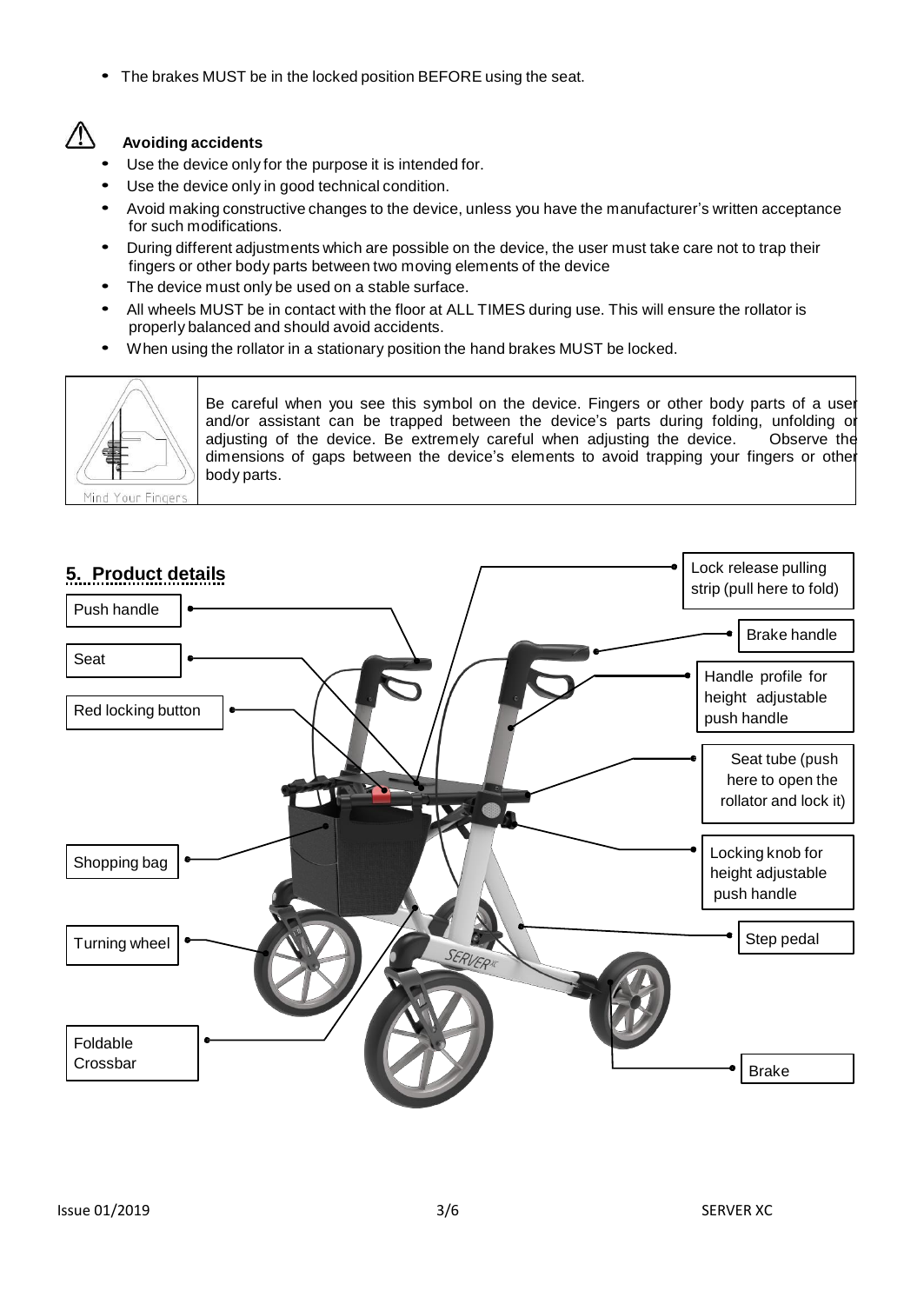## **6. Usage**

Looking at the picture above the device should be prepared for use in an instinctive way. However we recommend you follow the steps below:

#### **Initial Check**

- In the first instance take the device out of the box and check (using the picture above) that nothing is missing. If you discover at this stage that some part is missing or damaged do not continue to assemble the product. Contact your supplier of the product right away.

#### **Opening of the rollator**

- Push the red button which is locking the seating tubes
- Hold both seat tubes and simultaneously push them down until you hear a "click" sound of the locking mechanism of the frame. Try to pull the seat tubes back up to fold the frame. If this is impossible to do the frame is opened and secured correctly. See the OPEN position in the picture above.



- *After unfolding or assembling the rollator always ensure that the seat support is securely locked by the pulling strip mechanism for securing the lock and that the frame does not move anymore.*
- Always ensure that both push handle tubes are securely locked in the main support tube with the two wing *knobs to prevent the accidental sliding in of the push handle tubes when forced.*
- *Always test to see that accessories are properly and safely locked in place BEFORE using.*
- *Failure to follow these warnings can result in personal injury.*

#### **Folding**

- Lift the pulling strip on the seat up to fold the rollator.
- Fold the rollator until the lock closes.

#### **Adjusting the height of the push handles**

- Release the handle locking knob,
- Make adjustments to your desired height.
- Tighten the knob.

- *Both push handles should be adjusted to the same height.*
- *The correctly adjusted handles should be to the height of the user's hips.*
- *Never leave the device without the breaks on.*

#### **Using the hand brakes**

- TO STOP THE ROLLATOR simply pull the brake handles up towards the hand grips.
- TO REMAIN STATIONARY hold the brake handles in the "UP" position.
- TO START MOVING release the brake handles. They will drop down automatically and the brakes will be released.



- *You should always engage the breaks when you don't plan to move the device.*
- *Never leave the device without the breaks engaged when there is someone sitting in it!*
- *Never leave the device on slopes without the breaks engaged!*
	- *Never sit to much to the rear. Do not to sit (partly) above the shopping bag.*
	- Always sit straight up when seated on the rollatorwith your forearms or hands lightly resting on the push *handles.*
	- *Never lean backwards when seated on the rollator*

#### **Locking/Unlocking the hand brakes**

- To lock the brakes push the brake handles down until you can hear the "click" sound.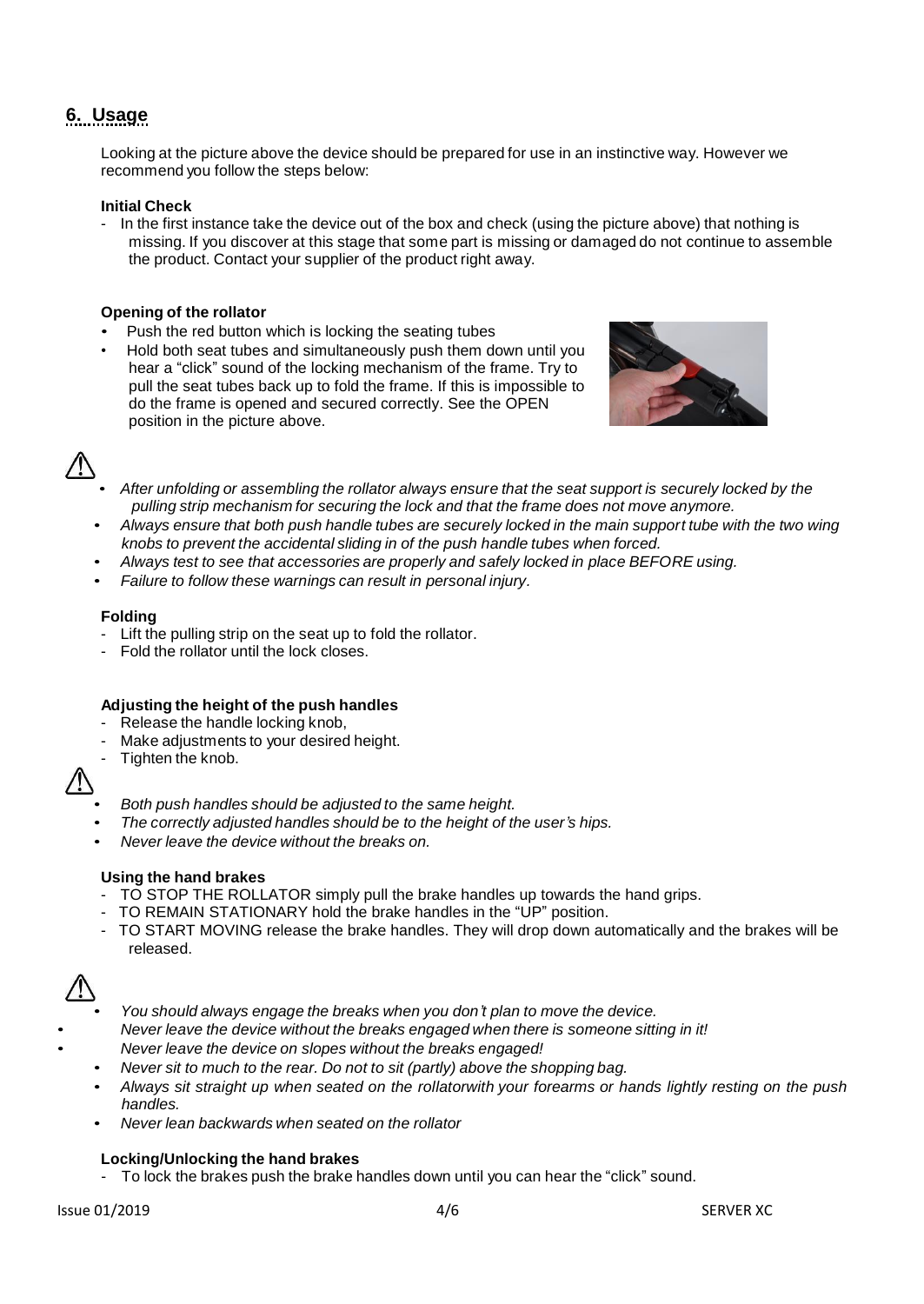- To unlock the brakes pull the brake handles up until you feel them loosen.



• *When using the rollator in a stationary position, the hand brakes MUST always be locked.*

### **7. Cleaning**

General:

- Clean the device regularly and keep it clean.
- Lighter dirt and dust can be removed with a wet cloth.
- Larger parts of dirt can be removed with a non-corroding, mild washing agent and warm water.
- Do not use harsh abrasives or bleach based cleaners, as this may cause damage or discoloration.
- Dry parts with a soft cloth.

Wheels:

- Clean wheels with warm water and <sup>a</sup> mild cleanser. Dry with a clean rag.
- Lubricate with multi-purpose oil periodically or if wheels begin to squeak.

## **8. Label**

The product label is placed on one of the bottom tubes of the main frame. It includes important information about the product: name, serial number, production date, item number, max user's weight, shopping bag's max load, product width, size and manufacturer's data. The label should be never removed from the device.

#### **9. Technical data**

| <b>Size</b>                       | М                                                                                 |               |
|-----------------------------------|-----------------------------------------------------------------------------------|---------------|
| Max. load                         | 200 kg                                                                            | 200 kg        |
| Max. load of the bag              | $5$ kg                                                                            | $5$ kg        |
| Total weight without shopping bag | 9 kg                                                                              | $9,2$ kg      |
| Shopping bag                      | $0,4$ kg                                                                          | $0,4$ kg      |
| Length                            | 76 cm                                                                             | 76 cm         |
| Total height folded (lowest)      | 84 cm                                                                             | 91 cm         |
| Width opened                      | 70 cm                                                                             | 70 cm         |
| Width folded                      | 25 cm                                                                             | 25 cm         |
| Seat Width                        | 53 cm                                                                             | 53 cm         |
| Height of hand grips (adjustable) | $78 - 90$ cm                                                                      | $91 - 112$ cm |
| Height of seat                    | 53 cm                                                                             | 62 cm         |
| <b>Brakes</b>                     | 2 x maneuver brakes with parking function                                         |               |
| Wheels (diameter x width)         | Front: 285 x 44 mm - Black SOFT PU tyre<br>Rear: 235 x 44 mm - Black SOFT PU tyre |               |

#### **10. Transport description**

The rollator is an easily foldable product, convenient for transportation. If it is necessary to transport it we recommend to fold it as stated in the description above. The rollator should be transported in a way that it is stable and there is no risk of sudden and dangerous movements of the transported device.

#### **11. Maintenance**

- Ensure that every part of the rollator is secure at ALL times.
- Check all screws for tightness. If not, tighten if necessary.
- Replace any broken, damaged or worn items immediately.